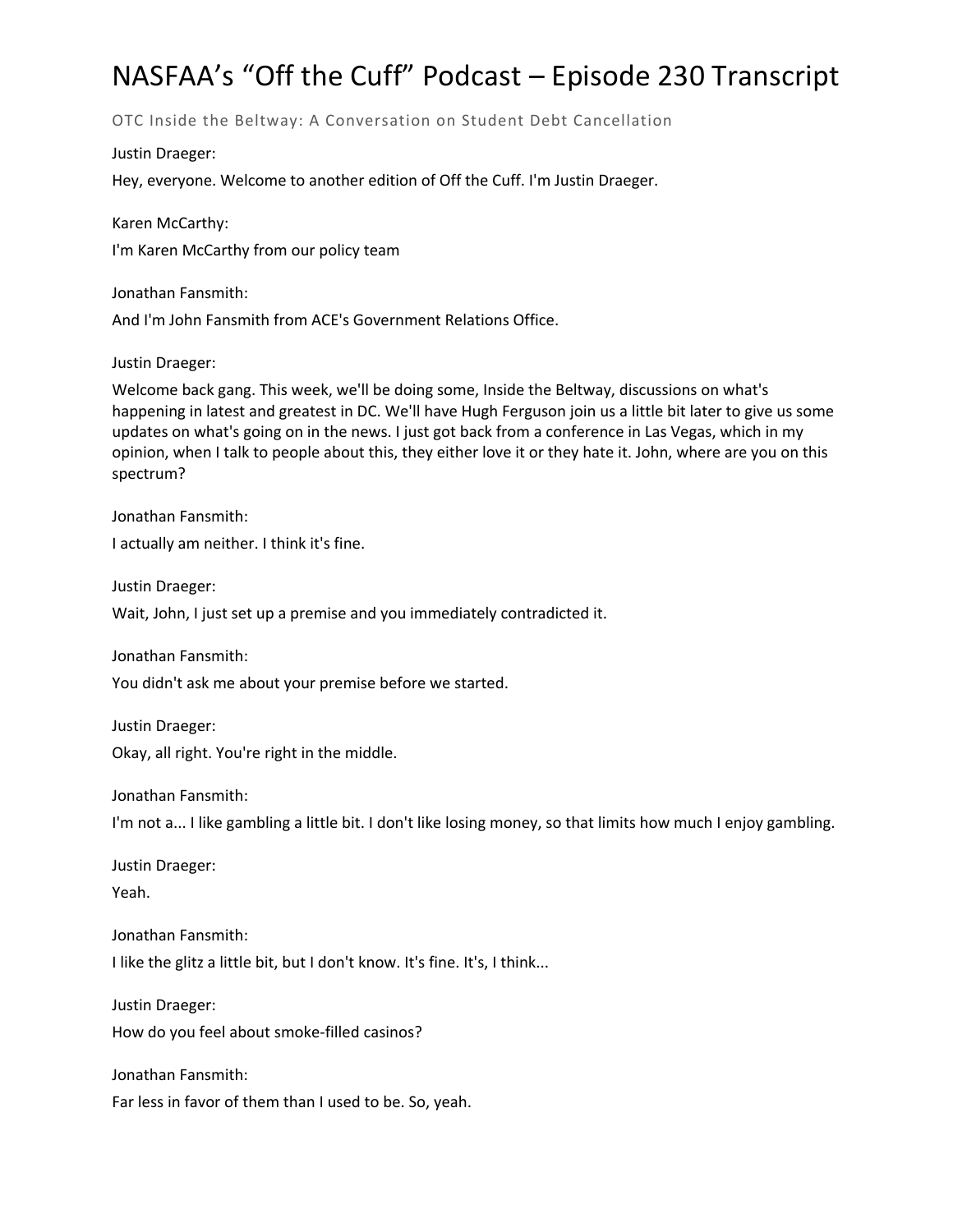Karen McCarthy:

Yeah.

# Justin Draeger:

Karen, how about, how about you love it or hate it? Don't get me in the middle either.

# Karen McCarthy:

Ah, I would probably be more towards the hate it. I don't hate it, really, but kind of on the spectrum.

Justin Draeger:

Yeah. If it wouldn't be your destination of choice, if you were like, Hey, where's any way I could go. It wouldn't be in your top five.

Karen McCarthy:

No, but when I've been there for conferences, it's been fun. The food is good. I like seeing the shows and...

Justin Draeger:

Yes.

Karen McCarthy:

I'm always ready to go home.

Jonathan Fansmith:

Yeah. The conference thing is a perfect example. It's a great conference city, because you can go and do a little bit of all the things that make it fun, but it's not what you're spending your whole time with. That's the perfect level of Las Vegas, for me.

Justin Draeger:

I think that's fair. Maybe it is the perfect conference city and particularly where WASFAA had their conference, the Western Association, it was at Park MGM I think is what it was called, but it was a Smoke free casino, which is the first I think I've been in, in Las Vegas. Totally smoke free, animal friendly. So people, there were dogs on the casino floor.

Karen McCarthy: Oh. Wow. Justin Draeger: Which was fun. Jonathan Fansmith: Okay.

Justin Draeger: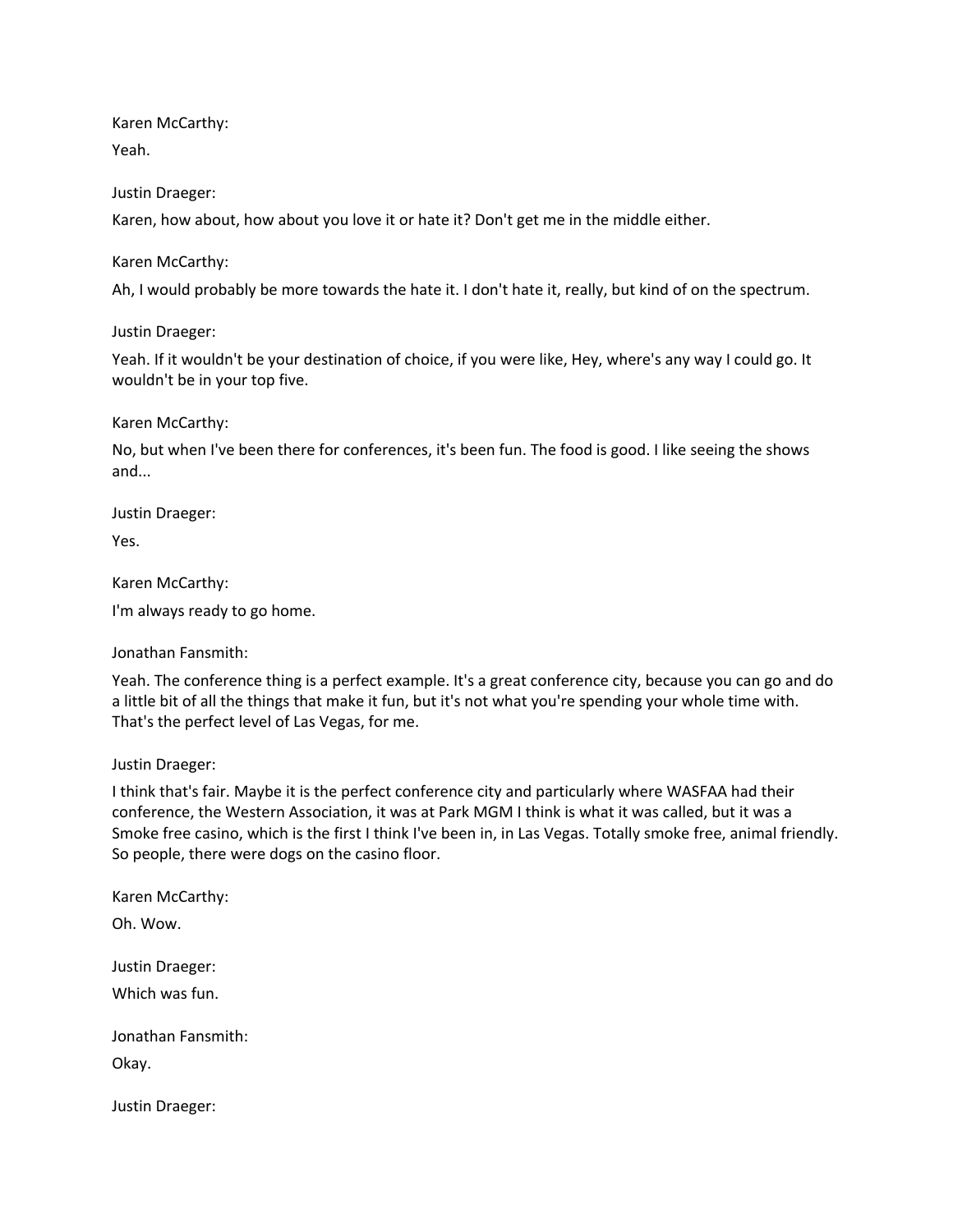And I brought my oldest daughter with me. She had just turned 18 in January, so, I don't know, it didn't, on reflection, taking your 18 year old daughter to Las Vegas maybe seems a little off-brand for me. But at the time she's about to leave home, so I was like, "Oh sure. Let's spend time together." But I love Las Vegas.

#### Justin Draeger:

I love the sun. I love the desert. I love the pool. I love all the amenities in Las Vegas. I'm, basically, a teetotaler, I don't drink. So, and I don't smoke, and I gamble very little. In fact, I tried to teach Sophia a lesson about gambling. I was like, here's \$20. We're going to look at this as entertainment, money. Okay. This is not, this is entertainment only. So we picked a few slot machines, played it. I walked away with 150 bucks and I was like a total fail. She was...

Karen McCarthy:

Not a good lesson.

Justin Draeger:

Right? She's like, "Why aren't other people good at gambling?" And I was like, "I don't know."

#### Jonathan Fansmith:

Did you want your daughter to become a professional gambler?

Justin Draeger:

I wanted her to see how quickly \$20 could be blown on nickel slots.

#### Jonathan Fansmith:

The lesson she learned is right, like it's better than the stock market. You sevenfold increase in your funding in no time.

#### Justin Draeger:

Why are you even going to sessions? Why aren't we out here just making bank. So anyway, it was a good conference and I look forward, the conference was good. The venue was also really good. I...

#### Karen McCarthy:

You know what I wonder about Las Vegas, every time I'm there. And I see people from other countries, I wonder if this is their first exposure to the United States and what they could possibly be thinking about our country.

# Justin Draeger:

In a way, you can hit the entire world in Las Vegas, you start at the Luxor and then you kind of moved to New York, New York, and you've, basically, touched all of America. I will tell you, my daughter and I went to the Michael Jackson One show, which is the Cirque show there. It's a great show. I understand that Michael Jackson's problematic, but the show is great. And his music is great. So, we were there and then sitting in front of us was some people from another country, a European country. I'm sorry, I couldn't quite, oh, they were from Turkey. So, Eurasian country there, and they, I can tell you of all the people in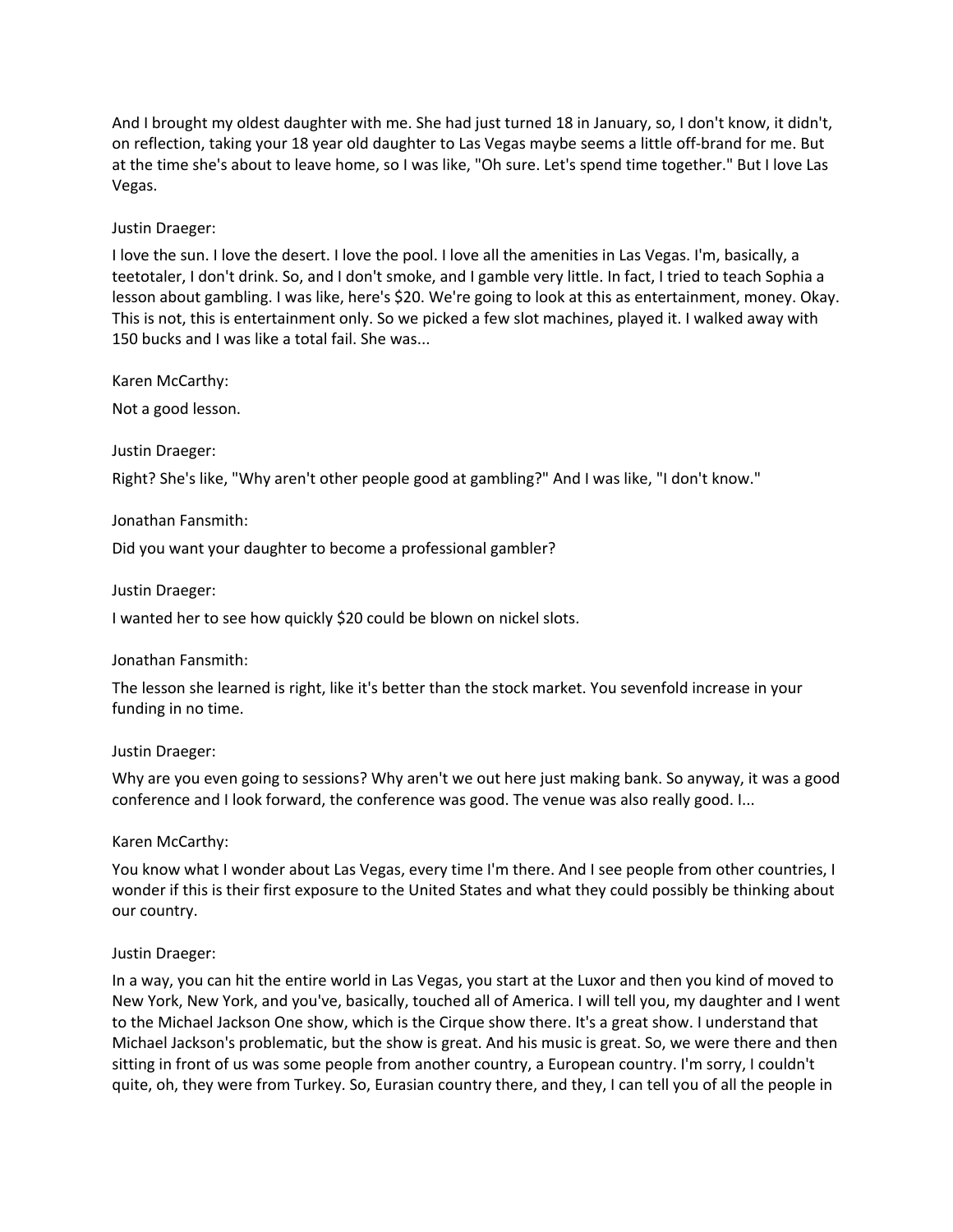our immediate vicinity, they were the biggest Michael Jackson fans in the crowd. And they were out of their seats...

Karen McCarthy:

Wow.

Justin Draeger:

Quite a bit during this show. So, you were talking about other people from other countries. They were definitely at Las Vegas for this show and they could not be happier about being there, so...

Karen McCarthy:

Oh, good for them.

Justin Draeger:

Yeah, that's what I said, welcome to America.

#### Jonathan Fansmith:

All the way from Turkey to see the Michael Jackson show, that's a commitment to your hobby there. That's great.

#### Justin Draeger:

Seriously, yeah. Anyway. All right. We have a lot to talk about. The very first thing, and I heard this a lot this last week, Karen, while I was at WASFAA, is big deadline coming up tomorrow. Or if you're listening to this on Friday, today. You want to catch us up? What's going on here?

#### Karen McCarthy:

Yeah. The second HEERF annual report is due tomorrow to be submitted. So this covers the last calendar year, 2021. The window is a little bit later this year than it was last year. And we have heard from the Department of Ed, that there are many institutions who have not yet submitted their final report. So, we've reached out to a few of our members and understand that they made a lot of great progress, they've been in there. They just haven't hit that final submit button. So we're hoping that's a lot of them. There were quite a few members who have not yet logged into the system at all. So, not yet started is their current status. If we are being optimistic, I hope, I don't know, could they possibly be doing all the work outside of the system and then going to...

# Justin Draeger:

They could have downloaded the report template and be working on it externally. Right?

Jonathan Fansmith: Right. Gathering the information and doing it.

Karen McCarthy: Maybe. I'm hopeful.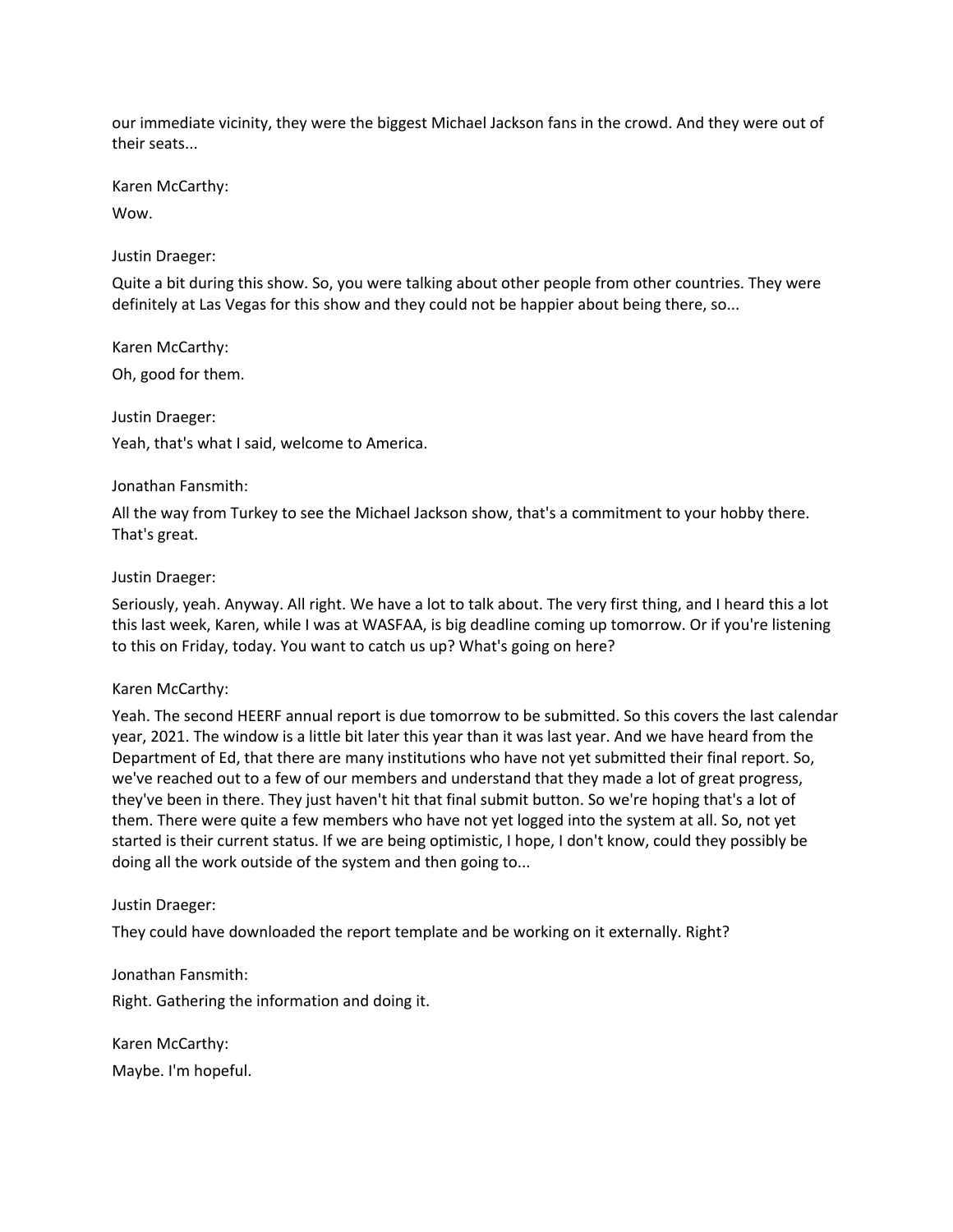#### Jonathan Fansmith:

I share Karen's skepticism, but yeah, possible.

#### Justin Draeger:

John, I know you and Karen, and others from government, relations folks from other hired associations, we were all talking about this yesterday and today, and throughout the week, but there department reached out right? And said, "Hey, we need your help because it looks like there's going to be a lot of people who aren't on track to submit."

#### Jonathan Fansmith:

Yeah, no. To the department's credit, they saw where the numbers were going and saw that there are big gaps. So they reached out. And I think certainly, the associations in DC are doing what we can, to get in touch with those members, both directly and sort of en mass with alerts and updates to make sure people file this. It's the importance of it, of course, is that it's not just a deadline and it's a legal requirement to comply, but that your access to your HEERF funds is frozen, if you don't file that report.

#### Jonathan Fansmith:

So, for institutions that still have remaining funds that have plans for those funds, obviously, you want to be in legal compliance first and foremost, but also your ability to use those funds is going to be hampered as long as you don't have that report in, so it is something really important.

#### Jonathan Fansmith:

If you are an institution you're listening to this and you don't know where you stand on that, you should definitely check in and make all do haste. And certainly if you hear from ACE or NASFAA or any of our other associations as to that effect, don't delete that email, right? For once read our emails, I'd appreciate it. You'd appreciate it.

Justin Draeger: Karen, what else?

Karen McCarthy:

Justin, haven't we heard from a couple of our members that they do know the deadline is Friday? They are in there and working on it. They have not yet hit submit, but that their people who are frantically working on their report have been getting daily emails from the department. Our records show, you haven't submitted this. And it was, they're damned if they do and damned if they don't, because I'm sure, for some people that was news and then other people who are like feeling the stress of the deadline are like, "I know, get off my back. I know I haven't submitted it yet. Try to work on it."

# Justin Draeger:

Here's the thing with the department where we can, I think, maybe show some empathy, which is, they deal with the whole spectrum of Title IV eligible schools. And in some instances, non-Title IV schools, and that's 6,000 plus schools. Now, at NASFAA. We have 3,000-member institutions roughly that serve 90% of all students in the country. But, that means there are 3,000 other schools that are participating in Title IV programs that are not NASFAA members.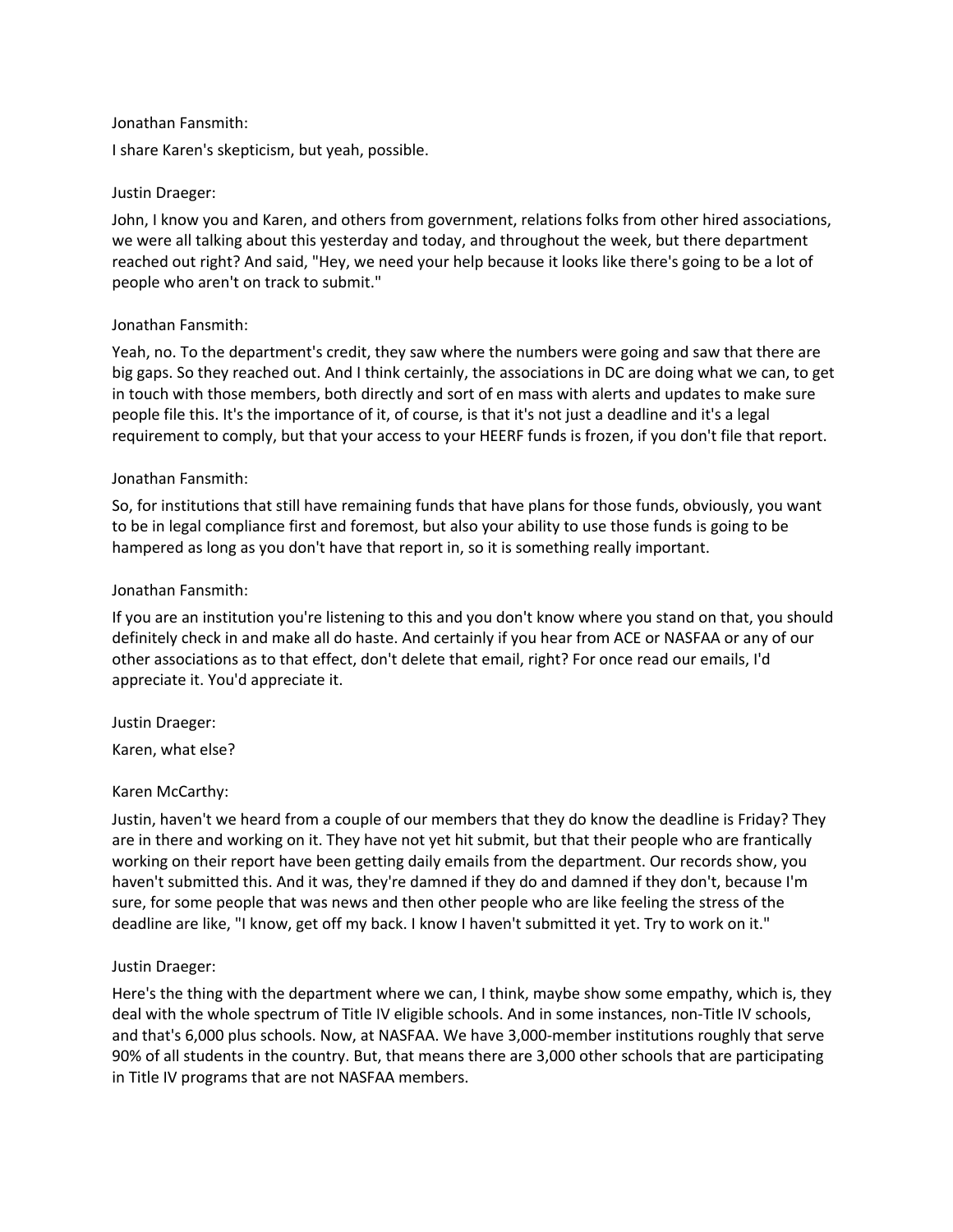# Justin Draeger:

And, if I'm the department and I'm trying to cover everything from the most compliant school, to the school who has no idea what is going on, I'm not a member of ACE or NASFAA or anything else, sometimes they're playing to the lowest common denominator. So I agree with you. Sometimes they might appear damned if they do, damned if they don't, but Karen didn't we hear from some of our members that out of nowhere, the Department just asked for another report that was going to be due in short order.

# Karen McCarthy:

Yes. On the third, some of our members reported receiving an email notification from a contractor at ED requesting that they import a lot of disbursement level data into an Excel spreadsheet related to HEERF, and send that to the department via email by the 13th. So a 10-day turnaround on that. And none of our members, it was news to us at NASFAA, and none of the members who received it had heard anything about it until they got this email. So we are trying to, and I know ACE has also put out some feelers too, to try to get some more information from the department as to what this requirement is all about. We think...

# Justin Draeger:

Yeah. And why did some schools receive it and others not. What is the criteria? And also doesn't the department normally, if this is a standardized report, don't they have to usually put that out for comment. What is this report request?

# Karen McCarthy:

Yeah. I don't know why they wouldn't have to follow the general information collection requirements, and the quarterly report, the annual reports, they had to put a draft out, announce it in the Federal Register, have a comment period. They're required to do that. So I don't know why, what's going on with this particular reporting requirement. Trying to find out more.

# Jonathan Fansmith:

Yeah. It's an odd one too, because it references the OMB circular on improper payments, which makes you think it might be some sort of oversight thing, which is why it might have gone to certain institutions, but you can tell by the way I'm talking about this, I'm just purely speculating. I think we have a lot to figure out before we can tell people exactly what's happening here and we're trying to figure out what's happening here.

# Justin Draeger:

Yeah. And on the improper payments piece, I hear what you're saying, because then I would look back at the schools we've heard from. I would be very surprised, given, I guess, the differences between the various institutions we've heard from, that all of these schools are on like on some improper payment flag list. But again, I guess we'll wait to find out. Karen and John, we are following up with the Department of Education on that one. But, there are certain days or weeks where there's a disturbance in the force where I hear a collective scream from financial aid administrators across the country, reverberates to me in my sleep. And this is one of those weeks. Annual reporting due, and then all of a sudden, a brand new report nobody's heard of from a Federal contractor. So we're trying to help schools sort it out...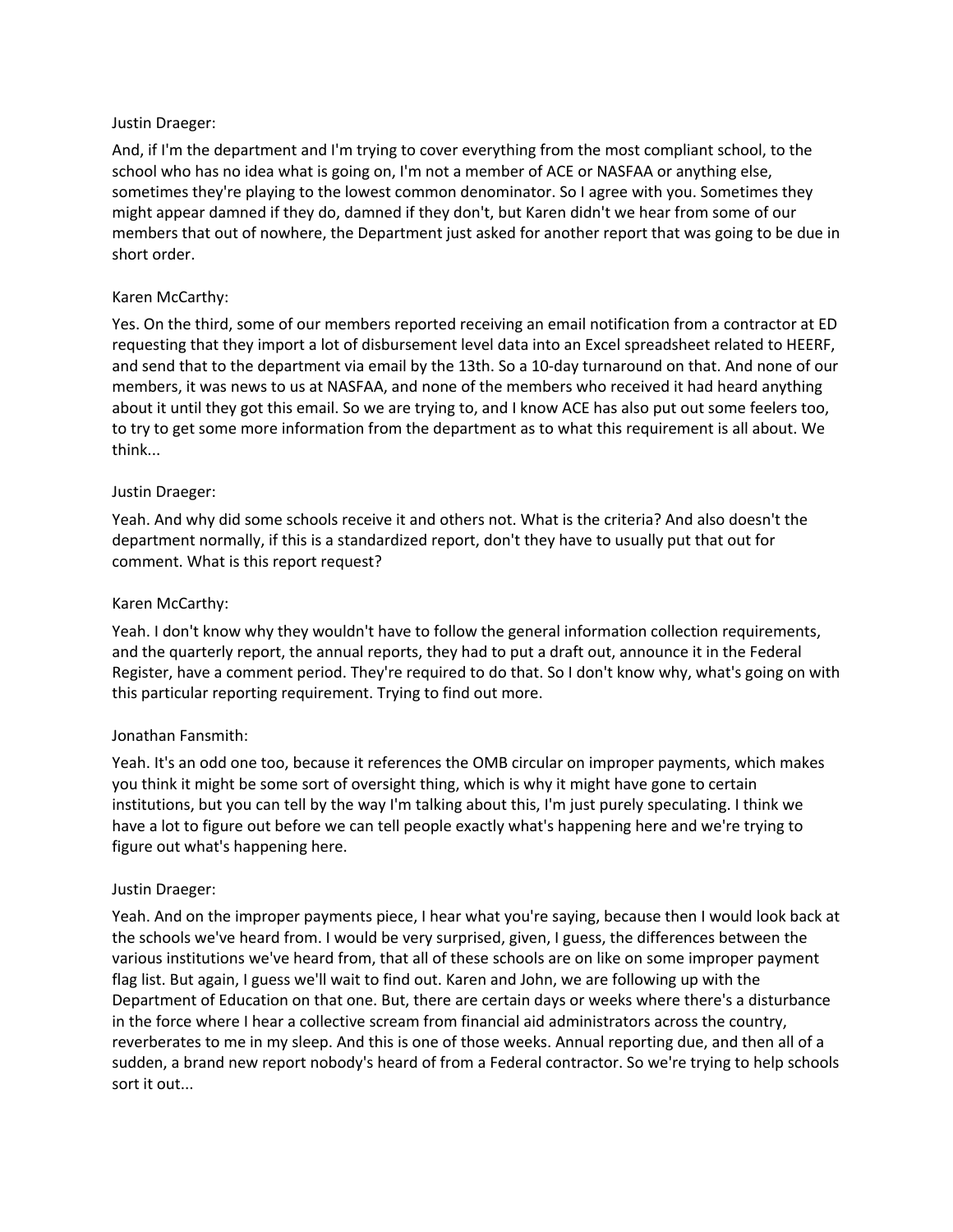Karen McCarthy: With a 10 day deadline, 10 days.

#### Justin Draeger:

So, this is where I can't be on the Department's side and I'm saying, "Okay, well, we're trying to sort this out for you, but we are harnessing your power into a focused message to the Department, which is a 10 day turnaround for a report nobody was prepared to provide, is not workable as particularly as we're bridging terms, ending one term and going into another term on college campuses." So, all right more to come.

# Karen McCarthy:

And I think that, and one other thing that I'm kind of wondering about, this particular, just the disbursement data they were asking for fiscal year data, which is not how any of the other reports have the time frames of any of the other reports. And we know that can be a challenge at some institutions, about getting the time frames right. And yeah, super complicated. Anyway...

#### Justin Draeger:

All right. So we'll keep people up to date on that. And please, if you haven't started, now is the time to. I'm confident all the Off the Cuff listeners are well aware that the annual report is due tomorrow. All right, let's move on. I want to talk about something, that we've had several things come to light in the last week or two on debt cancellation. And I have to admit, we don't spend a ton of time talking about debt cancellation, just because it almost feels to me like we've always had, all along the way since the campaign trail in 2020, more questions than answers about debt cancellation. So it just always seems like a very speculative and political conversation. That said, it does seem like the Biden Administration has articulated at least, not necessarily exactly what they're going to do, but they've put out some floaters about what they might do and tied themselves pretty definitively to some timelines here.

# Justin Draeger:

So let me, let me talk about what I know. And then John, I want to bring you into this, and Karen, you as well. The, the first thing that maybe was new in the last couple weeks is, the Biden Administration has clearly tied itself to restarting repayment, once they have a decision on debt forgiveness. I've heard that now from Chief of Staff Ron Klain, and I've heard it from Jen Psaki. So it seems pretty clear that these two things are intrinsically tied together. Whereas, before, maybe we were just speculating that these two things were tied together. Is that your understanding?

#### Jonathan Fansmith:

Yeah, no, I think the president even very clearly said one, they're going to do yet another extension of the repayment pause, but two, they're making these decisions in tandem. They see this as an overall approach to student debt. And, the big thing is of course, they've essentially said, "We're going to do forgiveness." It's now a question of how do we do it and when do we do it? And we spent a year-and-ahalf with this administration with lots more questions than answers, but the biggest one was, would they do it at all? We've really very quickly shifted in the last couple weeks to, "Oh yeah, they're going to do it." It's just a question of what it's going to look like and when they're going to announce it and when it'll be effective. It's a sea change on the discussion here.

#### Justin Draeger: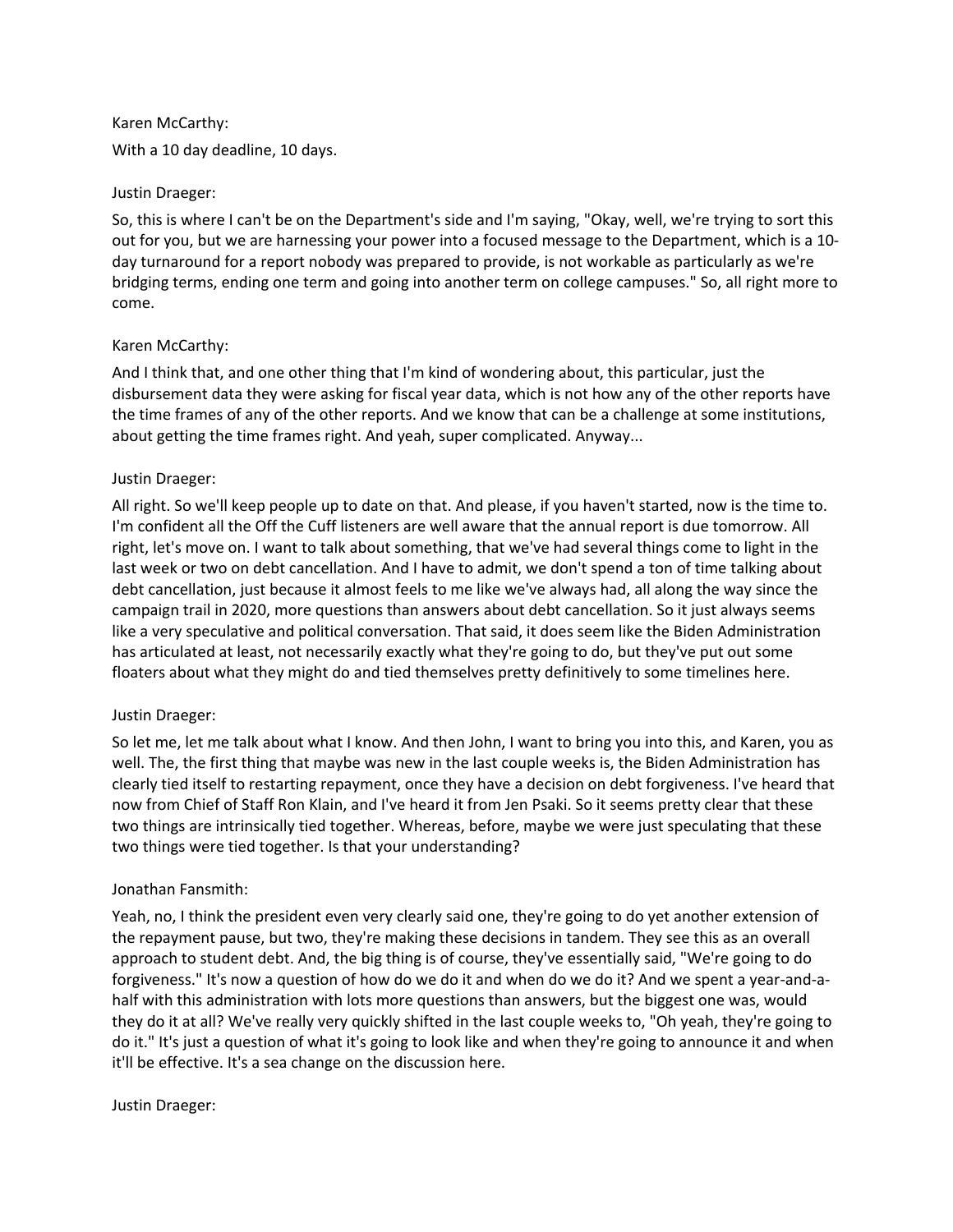Yeah. Pretty big change. And then the next thing, as I'm watching all of this is that, out of the Hispanic caucus, was in talking to the Congressional caucus, was in talking to the President. And out of that meeting leaked from some lawmakers who didn't want to be named, saying that the President was going to do widespread debt forgiveness. And then out of that article was floated the number \$50,000, which we've heard a lot from Elizabeth Warren and majority leader, Schumer. And then like 24 to 48 hours after that, was walked back by the White House. This is one of those instances where I have no particular insight here, but I imagine a conversation where folks who may not know all the precise details of what they're talking about, have a conversation and things get misconstrued very quickly about what exactly is happening.

Jonathan Fansmith:

Not that, that ever happens in Washington.

Justin Draeger:

Right.

Jonathan Fansmith:

Especially on complicated policy matters.

#### Justin Draeger:

This article came out that said that it's happening. And I immediately was skeptical. This is where I envision two people who don't know all the details, had a conversation and they both walked away with different understanding of what happened. But...

Karen McCarthy:

Yeah.

Jonathan Fansmith:

Similar reporting, they talked about the fact that the President's exact quote was, "We're looking at our options in response to, we would love for you to do universal debt forgiveness and that got taken as, "Oh, so they're looking at doing..." Well, he said, "We're looking at our options." Basically, since he took office, right? That's the catchall answer here. And to your point...

Justin Draeger:

I guess he also said, "You're going to like what I'm going to do." Right? Didn't he say that?

#### Jonathan Fansmith:

Did, but, he said that. And he also said that thing about the repayment pause, where he said, "I've never failed to extend the repayment pause before." So you can read a lot of things into it, but, I could tell you, you're going to like what I'm going to do about a lot of things, doesn't necessarily mean you know what I need. Right?

#### Justin Draeger:

Well, okay. So, if I just take those statements that came out of all of this reporting, one is, as you said, they are going to do something. So there's an answer. Two, it looks like the President has moved away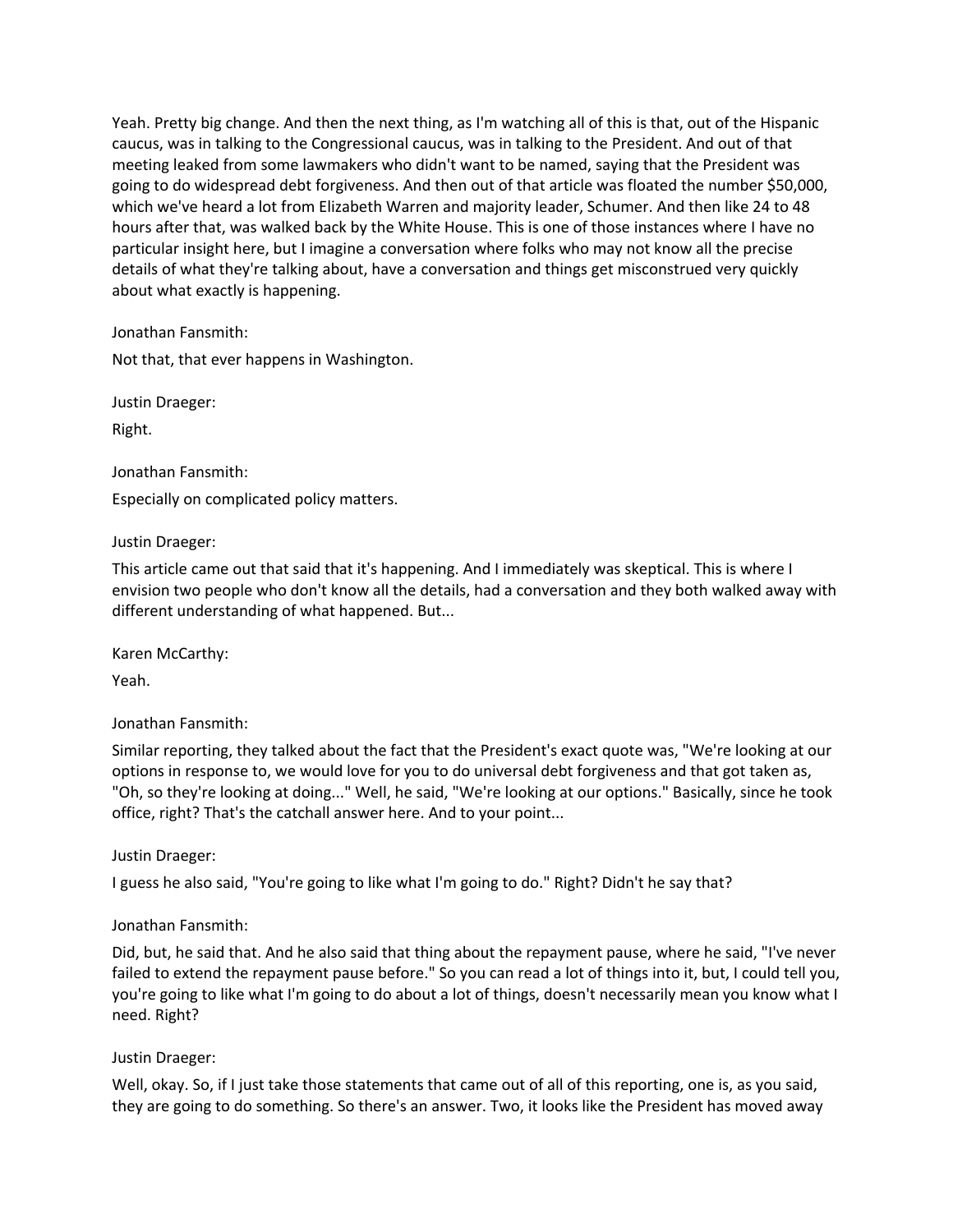from looking to Congress to do this, what he's going to do. If he's going to deliver a proposal to Congress, I don't think his caucus is going to like that, or at least some members of his caucus won't like that, which is a pretty big change from where we were a year ago. When speaker of the house, Nancy Pelosi said that the President couldn't do this by Fiat, that he had to seek Congress.

# Justin Draeger:

Well, it appears the Administration now is in a different place about what, what he can do. And then the third thing is that they're hoping, and this, the timeline's still a little squishy, but at one point it was going to be the near future then weeks. And if we're going to tie it to the repayment deadline, that's coming up in August, which in DC might just be all one big timeline. That might just all be soon, all fit under the heading of soon.

# Justin Draeger:

So also floated as part of this was a means tested benefit. Somewhere between 125 to 150, if you are unmarried, and potentially more if you are married. So it is targeted forgiveness. And John, I don't mean to put you on the spot here, but from ACE's standpoint, where are you at on targeted forgiveness? And are you specifically looking at means tested benefits, or not means tested benefits, but an income tested benefit.

# Jonathan Fansmith:

Yeah. And we've been public before that we're in favor of forgiveness so long as it's, I think how we've defined it as appropriately targeted, and this is one of those Washington things, right? If you set a line, you immediately establish winners or losers. And it's really hard in the abstract to say X, Y, and Z need to be components of this. I do think, means testing I think, certainly when you look at the outcomes that people have had with higher education, we worry a lot about the people have had an experience with higher education that not only hasn't benefited them, but has harmed them. You think, especially the majority of defaulters are people with \$10,000 or less in student loans. These are people who attended, borrowed, didn't get a credential, saw no economic improvement, now have a debt that they're struggling to repay.

# Jonathan Fansmith:

Those are the people really first and foremost, I think. Forgiveness policy should be intended to help you start to look a little bit more broader. You touched on a lot of the procedural things. We haven't talked about the political concept, which is why we're having this conversation right now. Right? We have elections coming up. You start getting into what's means testing. What's an acceptable threshold. Is it 125? Is it 150, 300 for a married couple? Those tend to be a lot more political considerations than policy considerations. If you look at the borrowers who are really struggling. That income level, there's still, obviously, borrowers who are struggling at those income levels, but it's not necessarily the majority of your population there. So, I think we're talking a lot more about a policy that's going to be driven by who do we think is going to vote for us, if we enact something which seems to be rising to the top of the policy options, or...

# Justin Draeger:

John, how dare you suggest there are politics associated with this?

# Jonathan Fansmith: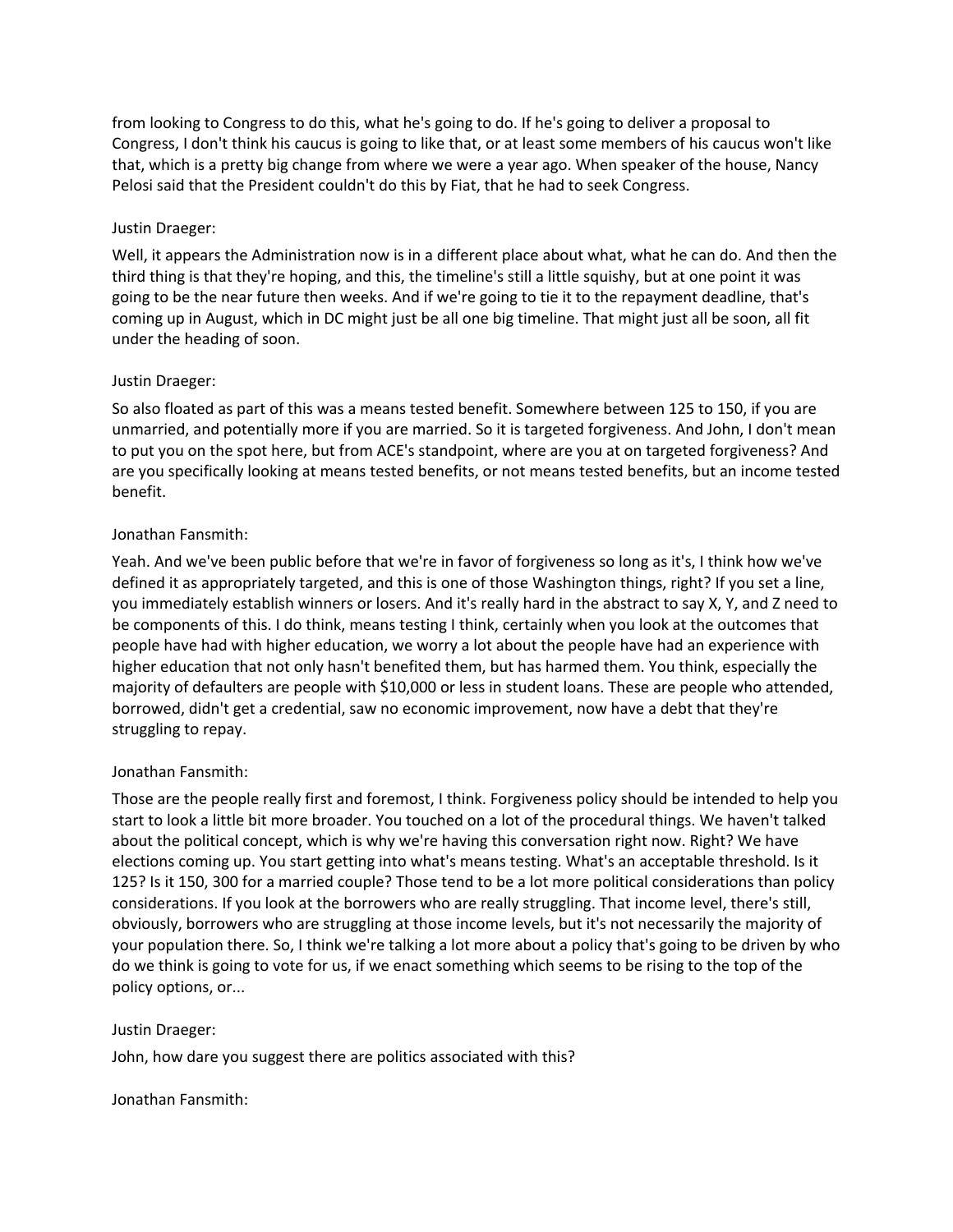I have to do it very gently. I really do.

Justin Draeger:

Well, I want to go back to implementation with Karen in just a second, but let me stick...

Karen McCarthy:

Because I've got thoughts on that.

#### Justin Draeger:

Let me stick with John for politics, for a second. It's not at all clear to me that this is a political win for the White House.

#### Jonathan Fansmith:

Yeah, no. I think you're right.

#### Justin Draeger:

On their left, I think there will be people who are very upset if the President doesn't go far enough, what that far enough is, I'm not sure, but so far this Administration has already done 17 billion in debt forgiveness targeted across what, just under a million borrowers, which ain't nothing. I know it's compared to 1.7 trillion it's not very much, but it ain't nothing. And from where I'm sitting, it was the right thing to do. They've been targeting borrowers who've been wronged or, or harmed in some way, but they ain't get getting a lot of credit on their left flank for that debt forgiveness.

#### Justin Draeger:

So, there's the risk of upsetting your progressive left, if you don't go far enough. And then I think the political calculus is on, if less than 15% of the American population has loan debt, and if half the American population doesn't have a college degree, meanwhile, you are focusing on debt forgiveness for what is potentially a small population, I'm not sure the politics are with you in the midterm elections. And the Republican punching points about this being a giveaway to students who have post-secondary education and potentially high salaries, I'm not sure that does land for you in the, in the midterms. And in terms of, I just saw this most recently in a pew report, which was like when pollsters are polling Americans who are likely voters about their top issues, student loan debt is so low...

#### Karen McCarthy:

So far down, yeah.

#### Justin Draeger:

It doesn't even, it doesn't register even as a statistically significant quantifiable number. So do you think the politics are there, John?

#### Jonathan Fansmith:

So I think the politics are there on a certain level. I think your point about this is a low-priority issue because you see tons of polls cited about Americans overwhelmingly support loan forgiveness. That's true. If you ask somebody, "Do you support doing something about student loan debt?" People say, "Yeah, absolutely. You should do something." It's the same thing about, you ask people, "Should you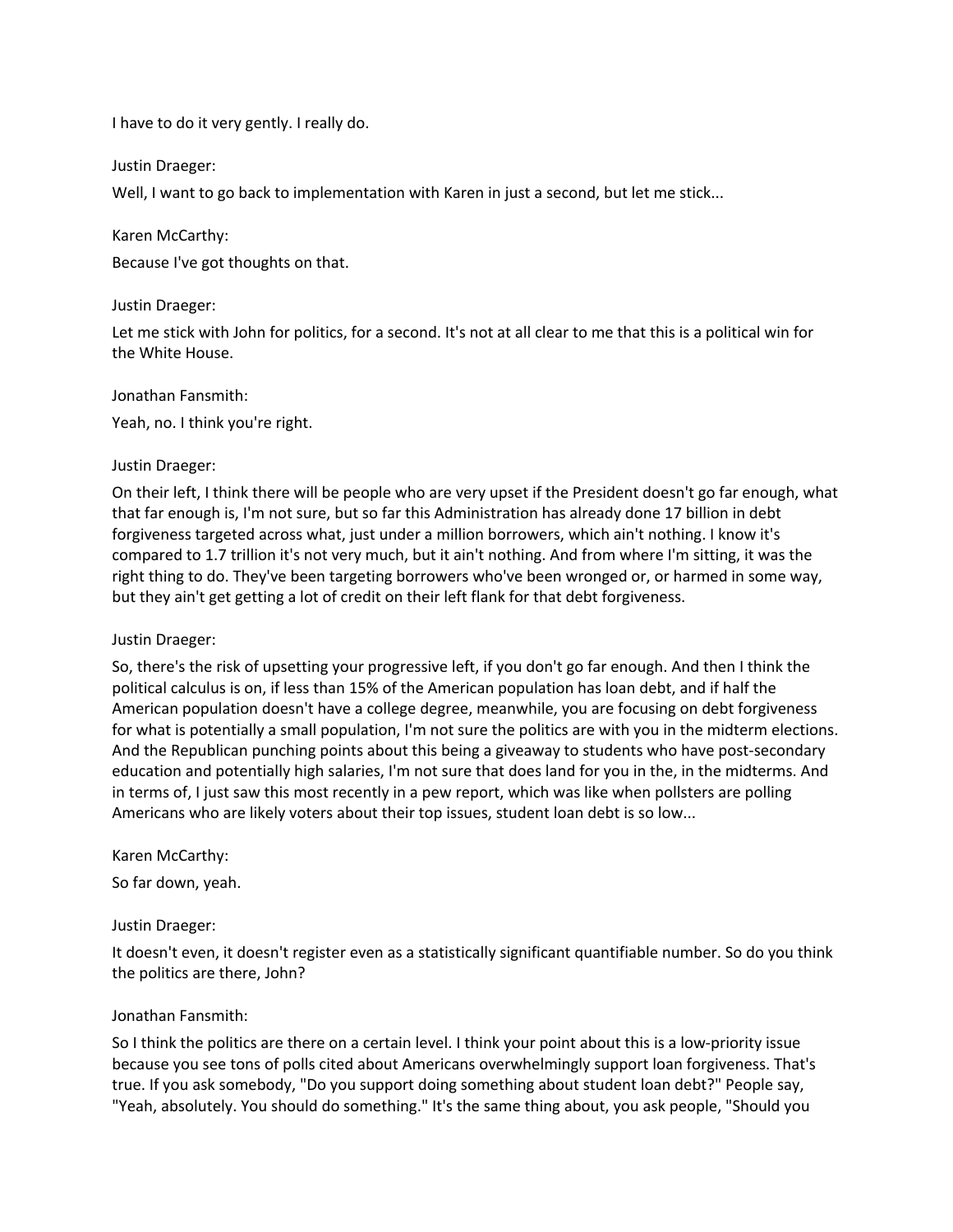increase funding for education or cut it?" People always say, "Yeah, absolutely. You should increase funding for education." But is it why they vote? Is it what they vote on? Not really, right. It doesn't translate directly. And I think you see that here? I think the people who tend to care most about this issue tend to be younger voters. And right now it's, how many times have you seen this statistic about the approval rating for Biden among 18 to 29 year olds, I think is 41%.

# Jonathan Fansmith:

It's the largest drop in any portion of the electorate that he's experienced in his time in office. And one of the biggest complaints is, they don't see any achievements out of the Administrationm while here with a swipe of your pen, you can do something that is higher on their list of top issues. May not be across the general public, but for those voters, it's higher up. They can achieve something that doesn't require Congress to act. And it shows as responsive to concerns they've heard from that base, which is an important base, right? For the democratic party, young voters are a key part of their base. So...

# Justin Draeger:

Right.

# Jonathan Fansmith:

I do think there are politics that work really well for them here. I think your point is well taken. You might shore up your base. You might get better participation from them, but, especially in a midterm election where you're not talking about national election, you win on the margins, right?, You win in the suburbs. That's, that's where the battlegrounds are. And if you've got a lot of people who aren't seeing that benefit in fact, they are saying, "These are my taxpayer dollars going to support somebody who received a benefit, I didn't." It might swing against you. I think certainly if you're a vulnerable democratic member right now, I don't know if loan forgiveness is something you want to see the Administration do.

# Justin Draeger:

Yep. All right. Let's turn to the implementation piece again, Karen, because for colleges and universities and our members in the financial aid office, implementation will matter because how are they supposed to advise their students, current borrowers and incoming borrowers next year? So what are the implementation concern or concerns that you're thinking about?

# Karen McCarthy:

Yeah, no, I was thinking specifically when they started talking about income thresholds, was how would they get that information, since that's not an allowable use of IRS income data? That's why we had to get the Future act passed, was for the IRS to be able to share with the Department of Ed, for these very specific purposes, loan forgiveness was not one of them. So I can't really imagine the President saying, "Yeah." But via executive order, they can access every student loan borrower's income information with the IRS. I don't know how that would go over. That doesn't seem like the way to go, either.

# Justin Draeger:

I would say bipartisanly, Democrats and Republicans on oversight committees that oversee the tax system, are not super keen on that data being used for anything other than what it's specifically designed for in law, which is now FAFSA, but also income based repayment. Do you think anything could be bent there, where if we know that you could qualify for an IDR plan, maybe we would be able to do something to?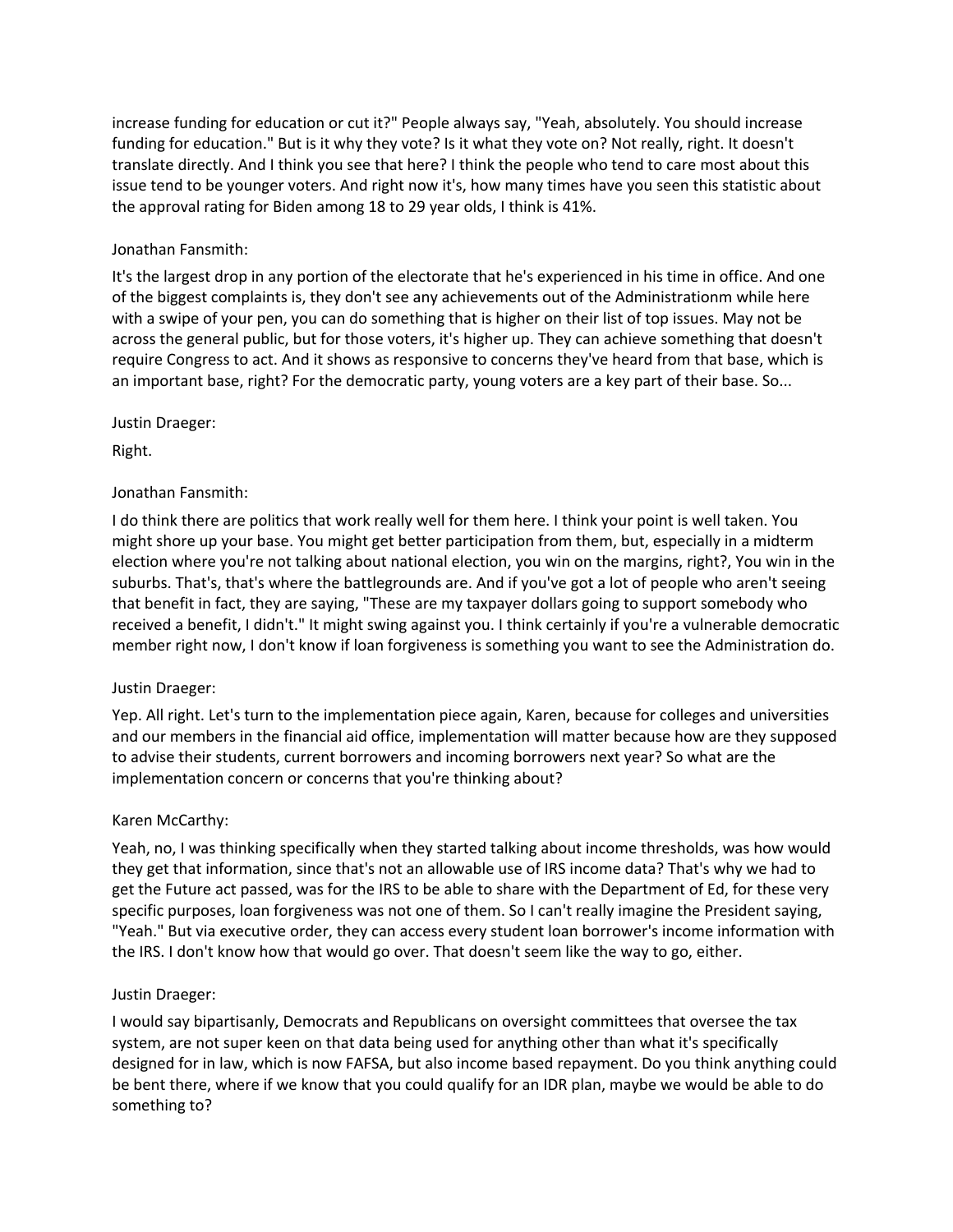# Karen McCarthy:

I don't know, right? But the future act hasn't been implemented yet where, and even under the Future Act they have to provide consent for the IRS to share that information. I don't know. I'm just thinking of, was like, oh wow, all these years and years of battles about getting access to this IRS data for FAFSA purposes. So how are they going to get it to do loan forgiveness?

#### Justin Draeger:

Well, I'm not going to debate whether this whole thing, because we don't know exactly what the proposal is, is progressive or regressive, but I will say implementation can make the most progressive plan regressive if the only people who can navigate the system are well off.

#### Karen McCarthy:

Yeah. Yeah. Because I'm thinking like you can't ha like you wouldn't want to have like an application process because then all the people who are higher up the income stream are likely to be the ones who find out about it and go through the application, jump through all the hoops and the people who really need the forgiveness, less likely to do it. So an application process doesn't seem like a good idea either.

#### Justin Draeger:

There are drawbacks, at least. There, there, there's always going to be these sort of pros and cons. One other thing I would just mention about the debt forgiveness is it seems like we are narrowing in on some decisions from the Department. There was an article in the Chronicle of Higher Education that, John you were in, and I was in, and we talked about some of these things in that article, and we can link to that in the show notes.

#### Justin Draeger:

But one of the things that I sort of NASFAA a couple years ago, sounds like we're in the same place where ACE is, which is targeted forgiveness for borrowers who are in extreme economic distress, who have been wronged by programs or institutions, or mismanagement of the loan programs by the department or loan servicers. Absolutely.

#### Justin Draeger:

We need to figure out a way to get them forgiveness and the benefits that they were promised, even if that's retroactively, and make amends. But there is another piece to this, which is whether the President does widespread across the board forgiveness, or whether it's targeted in some way, set that aside for just a moment. I think from the NASFAA perspective, two years ago, we made the decision, as of our board of directors, that forgiveness would be what it is, but if forgiveness didn't come with a set of policy proposals to systemically address our Federal student loan policies, then we would really be short changing this entire conversation.

#### Justin Draeger:

It's one thing to do debt forgiveness, but then we're in the exact same place the next year. And the next year after that, and expecting this President or future Presidents to just continue to forgive debt on a rolling basis, is not sustainable public policy.

#### Justin Draeger: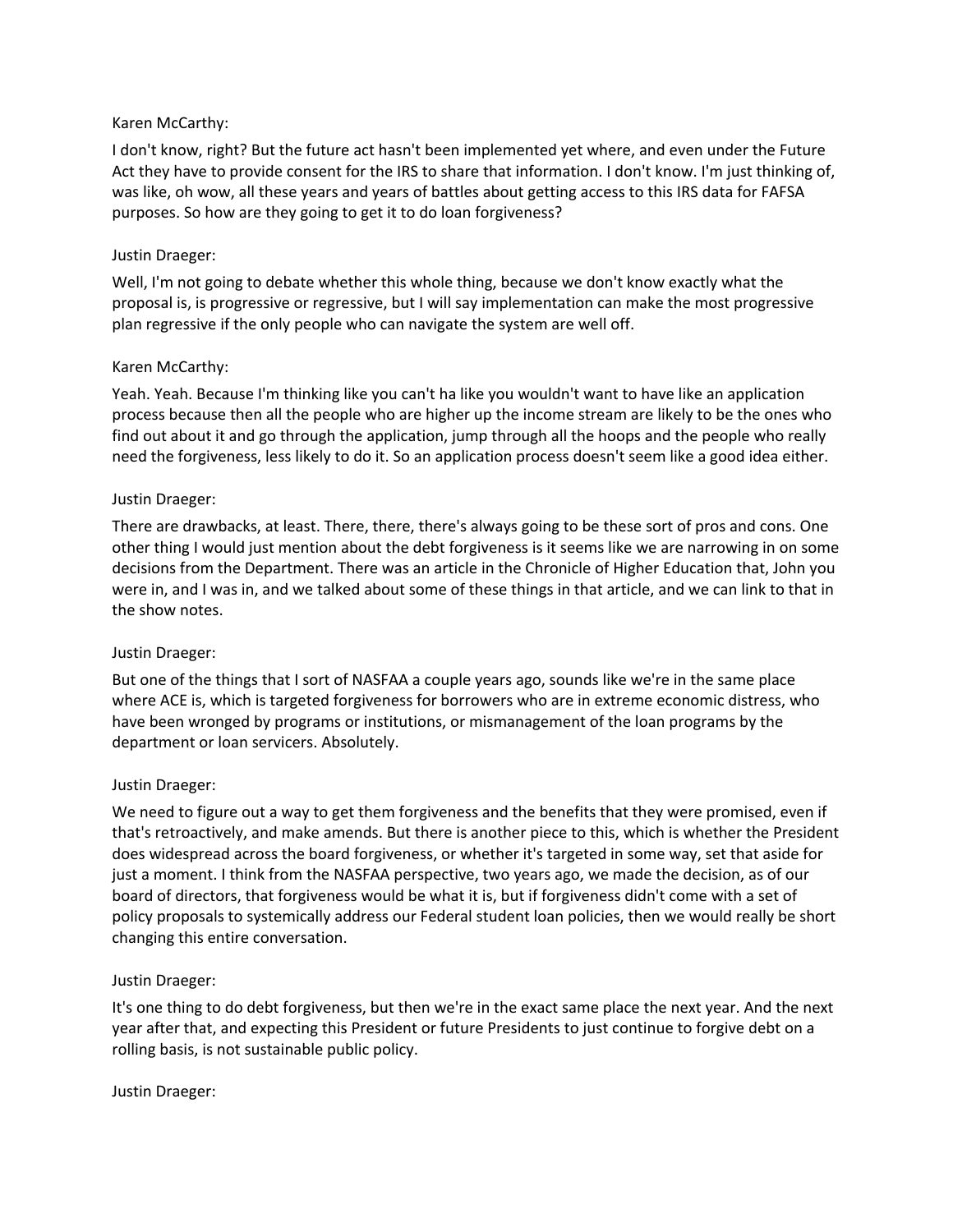Maybe not even legal. There are plenty of legal questions with just this first one. So, to that end in the next couple weeks, just to give folks a preview, NASFAA has been working with a grant from Arnold Ventures. We've worked with our colleagues at ACE and several other organizations, to take a look at our repayment system from an accountability standpoint, from making sure that borrowers are protected standpoint and repayment that they can navigate the programs, looking at loan default and how punitive it is in terms. So, looking at that reform, loan servicing contracts and reform. So it'll be a pretty comprehensive report. It'll be out in the next few weeks, but that has to come along with any debt forgiveness in order for this to be something more than a one time giveaway that could be seen as a giveaway for politics, I think.

# Jonathan Fansmith:

Yeah. It's a much more serious issue, but it makes me think of that. There's constantly those calls when gas prices are higher, to do a gas holiday where taxes are off the table or something like that, you know?

Justin Draeger:

Right.

# Jonathan Fansmith:

And it literally does nothing other than make consumers feel better about it for that day, because you've done... Nothing changed our dependency on fossil fuels or whatever. You can do a debt forgiveness one time. And the people who are most concerned will see the immediate impact and they'll feel very good about that. But the point remains, we didn't get here because of one-off events, this is a decades long systemic build that there are problems, which, and credit to you guys. Having worked with you, you've thought very thoughtfully about the repayment system and where the gaps are, and how they don't help borrowers both navigate it and get through it in a way that's fair to them in lots of ways.

# Jonathan Fansmith:

We don't change anything else about that. We're just assigning a whole nother generation of borrowers to the exact same problems that people are concerned with now. So, and I should say, it's not just managing the repayment system., It's how do we counsel students before they pick an institution or pick a program when they get there? How do we do the financial aid counseling that your members do really, really well. But are there other ways to enhance that and to promote that, and then that back end about when you enter repayment, is it a system that's easily navigated? Is it a system that's fair? Is it a system that responds to the economic circumstances, borrowers find themselves in. And then level by level by level, our system isn't doing that very well. So, right. It's a much bigger lift than simply saying, President Biden signs the pen and the problems resolved. Right?

# Justin Draeger:

Right. This is an ongoing problem, and we don't want to make this an issue of, it's almost like randomness when you were born, the stars aligned for one cohort of people, but if I'm slightly younger and I'm about to enter college, what do I get? How do I get helped? So, that's where the systemic reform comes in. All right. Well, we'll continue to watch this. This is not a topic, I think we should talk about every single week, even though it's in the press every single week, just because as much as it's talked about, there's an inverse relationship between the amount that it's talked about publicly, and the amount of exact information or details that we have in terms of what exactly is going to happen. So, it's been a long time...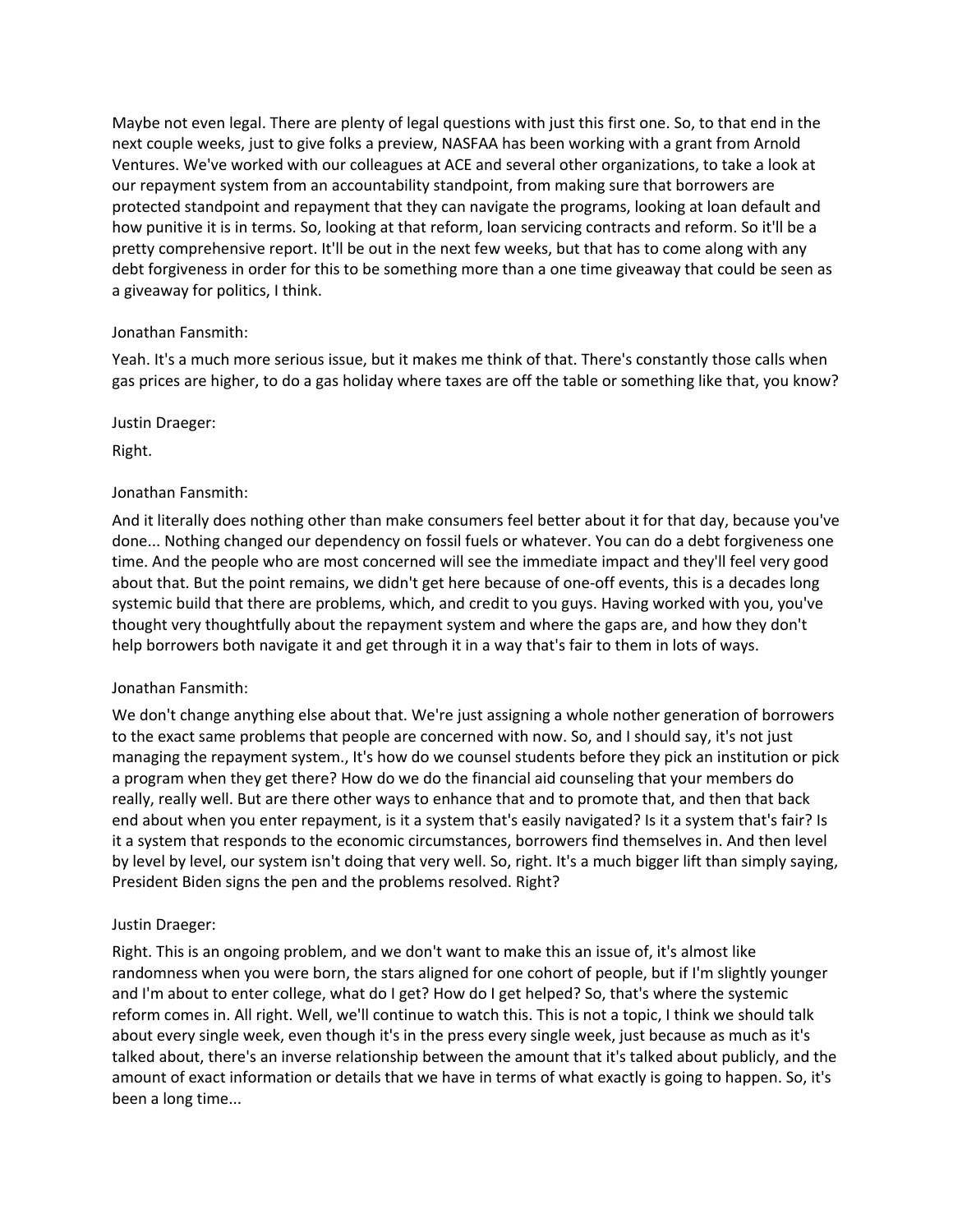# Jonathan Fansmith:

It's more fun to talk when you don't actually know what you're talking about. Right? Like it's all speculation.

#### Justin Draeger:

That's right. So we'll talk more about this when there are details to talk about, but it seemed like a good place for us to actually have a conversation. All right. Thanks Karen, John, thanks for joining us as always. We'll talk to you again really soon. All right. Let's bring in our senior reporter, Hugh Ferguson and podcast producer this week. Hugh, what else is going on in the news?

#### Hugh Ferguson:

Thanks Justin. Yeah. So this week we have coverage of a new initiative from the Institute for Higher Education Policy, that is seeking to identify tangible ways in which policy makers can promote equitable degree completions in the wake of the ongoing challenges presented by the pandemic and this threeyear initiative from 2018 to 2021 enlisted nearly 200 institutions representing 23 states. And listeners can learn more about that in our show notes.

#### Justin Draeger:

Fantastic. IHEP does great reports. They've received several awards from us over the years, just because of their excellent research. That is very pointed and helpful as we develop Federal student aid policy. What else is going on in the news?

#### Hugh Ferguson:

Yeah. So we also have coverage of some concerning FAFSA renewal numbers from March, where the National College Attainment Network reported an overall 8.9% drop in applications from the 2022, '23 cycle. The data highlighted heightened concerns over renewals for currently enrolled students, as well as Pell Grant-eligible students who had declines of 12.3% and 15.5% respectively, which sparks significant concerns around a potential plummet in enrollment.

#### Justin Draeger:

Yeah. And, of course, the implications there are twofold. One is, just overall college attainment and college going behavior from both traditional and non-traditional students. The other is, has pretty significant budgetary impacts on schools, particularly those that are tuition dependent. So not great news there. We'll continue to monitor the situation and Hugh will include some links in our show notes if people want to dig in a little bit more. Yeah?

Hugh Ferguson:

Yep, can do.

# Justin Draeger:

All right. Thanks very much, Hugh. Folks can check out our today's news for ongoing news coverage from Hugh and his colleagues. Thanks everybody for listening to another addition of Off the Cuff. Thanks for all of your comments over the last couple weeks. We've read every single one of them. And remember to subscribe. If you're not already subscribed, you can continue to send us comments and feedback. If